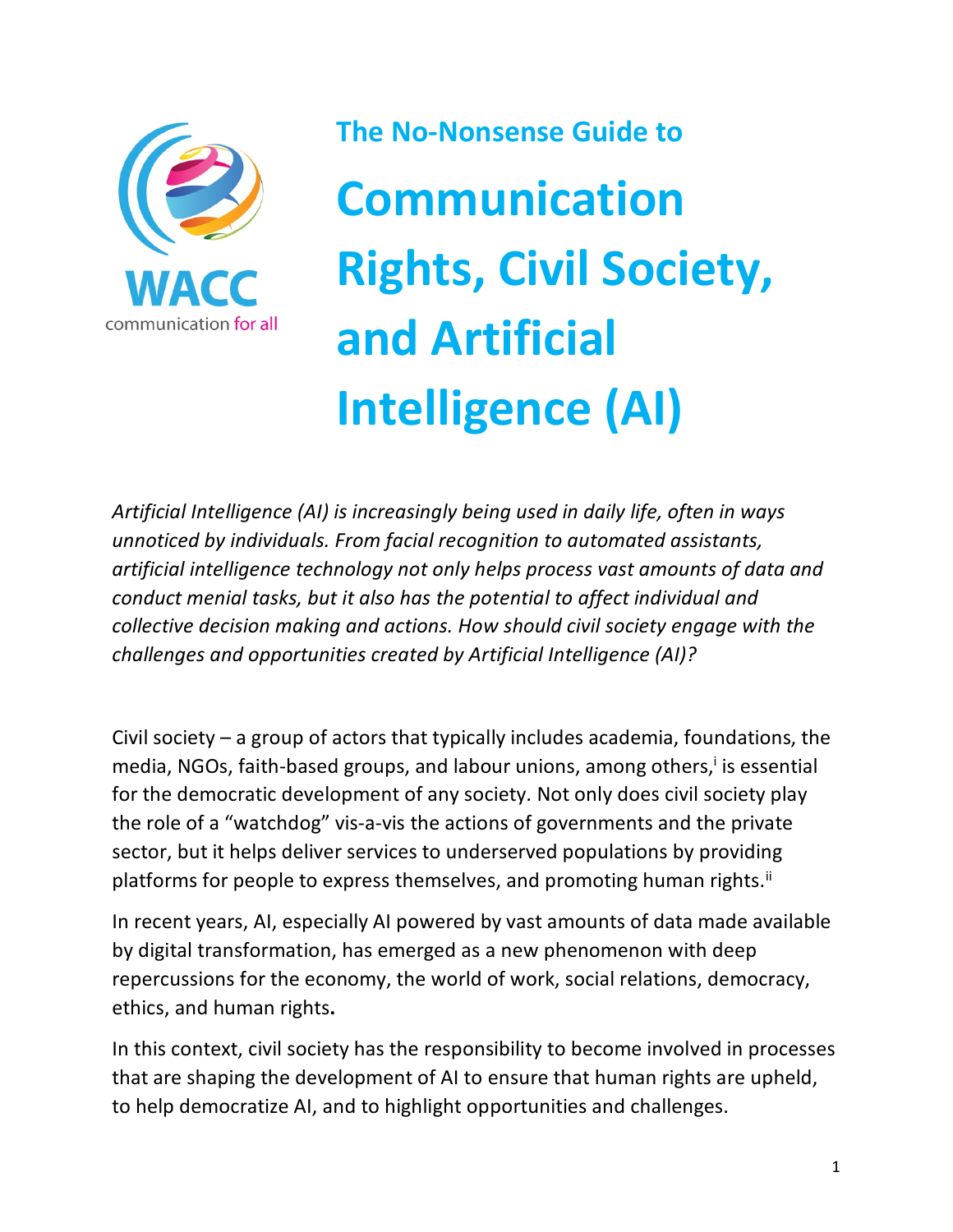The first step towards becoming more engaged is to move beyond the stereotypes about AI that exist in popular culture, most of which come from science fiction. We have not yet reached Artificial General Intelligence (AGI), a type of AI that would meaningfully surpass human intelligence as it relates to emotion, intuition, and contextual decision making.<sup>iii</sup> A way to do this is to focus on current definitions of AI, which, despite changing constantly, provide a common ground for conversation.

# **What is Artificial Intelligence?**

AI is defined as "the theory and development of computer systems able to perform tasks normally requiring human intelligence, such as visual perception, speech recognition, decision-making, and translation between languages".<sup>iv</sup> AI is especially useful in helping make sense of the data by sorting it, identifying patterns, and using that knowledge to make predictions about future patterns and to make decisions.<sup>v</sup> To accomplish these objectives, AI utilizes *machine learning*, a process that enables computers to learn using data about previous experiences, and *deep learning*, a type of machine learning that enables computers to learn without the need for external guidance.<sup>vi</sup>

## **The Impact of AI**

AI is increasingly becoming more central in a wide range of fields. Despite its many advances, obstacles remain in its development and data. It is useful to think about areas where AI is having an impact now, including:

- **Financial and insurance services**: As AI gains prominence in facilitating data processing, these institutions may become more efficient and create new wealth. But it is likely that some workers may be displaced and that AI will become central in decision-making processes, creating ethical and social justice issues;
- **Manufacturing, agriculture, and work**: As humans develop machines that are more adept at carrying out repetitive or menial tasks, as well as at fully automating processes such as irrigation, productivity may rise, but workers may become displaced as a result;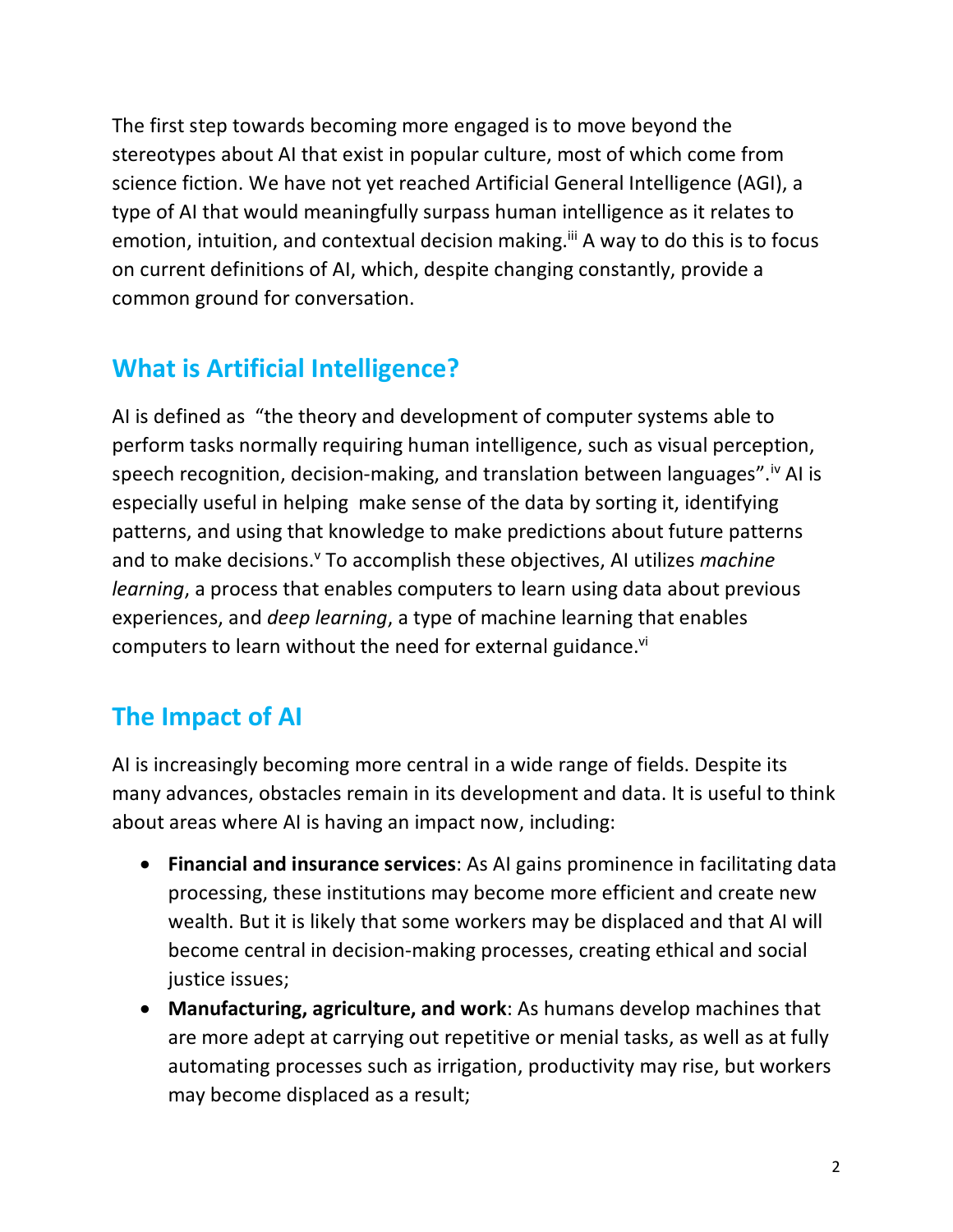- **Governance and policy processes**: AI enables governments to derive valuable insights from the vast amounts of data about society they are already collecting, and use these for policy-making and governance purposes. However, issues around the quality, reliability, and biases embedded in AI algorithms and resulting data raise significant ethical, human rights, and social justice issues. These biases may result in the exclusion of minority or marginalized groups from policy-making and implementation.
- **Sustainable development**: AI has great potential to help the world meet the UN's Sustainable Development Goals. An example is the use of AIpowered object detection to aid the visually impaired, which not only promotes well-being (SDG3) but also assists in education (SDG4), economic growth (SDG8) and reduced inequalities (SDG10). Although AI is better positioned to help meet some goals more than others, several questions about data availability and funding remain unanswered.<sup>vii</sup>
- **Geopolitics**: Several developed countries are investing heavily in AI, often using a combination of public and private funding. These include the US and China, followed by European and Asian countries. Meanwhile, many developing countries, especially those in Africa, are falling behind.<sup>viii</sup> The risk of a new type of digital divide – an AI divide – between developed and developing countries is significant.

All of these changes raise significant human rights, ethical, and social justice questions:

#### **Concerning Human Rights:**

- How do we ensure that the right to privacy is upheld, given the vast amounts of data being collected?
- How do we ensure that the right to freedom of expression and access to information is upheld given the ways in which AI-based tools such as text generators can be used to misinform the public and index information in complex ways?
- How do we ensure that the rights to freedom of assembly and association are respected given the increased surveillance capabilities created by AI?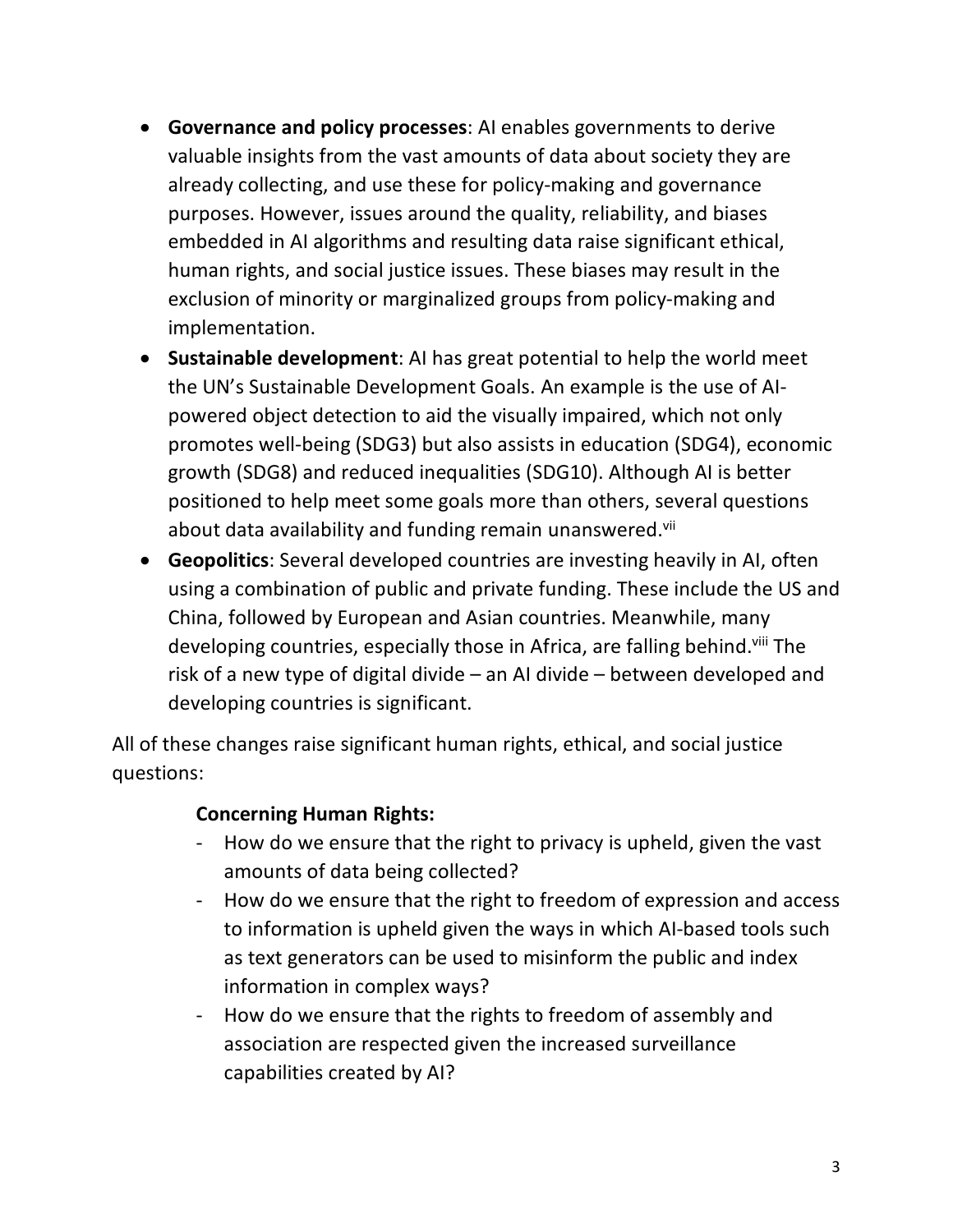- Given the vast disparity in the application of human rights across the world, how do we promote a global commitment to human rights in an age marked by AI?
- Is it possible to embed human rights into the algorithms and AI tools processing data? Is it possible to "translate" human rights into computer code?
- These issues are explored in more depth in the 2018 report of the UN Special Rapporteur on the promotion and protection of the right to freedom of opinion and expression.

### • **Concerning ethics:**

- How do we deal with biases embedded in AI algorithms and data?
- How do we deal with the social effects of biases created by AI?
- How do we ensure that AI algorithms, including neural networks and their "black box" algorithmic decisions, are made more transparent so that everyone can understand them?
- How do we deal with AI-powered decision making? How do we ensure that decision making involving AI is a useful complement to human decision making? How do we ensure that humans always have the "final say" in major decisions made by AI? And how do we decide which of those major decisions warrant further oversight by humans?
- What might be the intended social and environmental consequences of AI?

### • **Concerning social justice:**

- Once data is collected from everyday citizens and that data is fed to AI systems, who owns that data and the outputs stemming from AI processes? How do we ensure that people have control over their own data? How do we guarantee that the monetization of personal data is democratized?
- How do we ensure that AI is used to promote the social good instead of it being used only for private and state gain?
- How do we democratize AI? What knowledge protection regimes do we need to ensure that everyone can benefit fairly from this valuable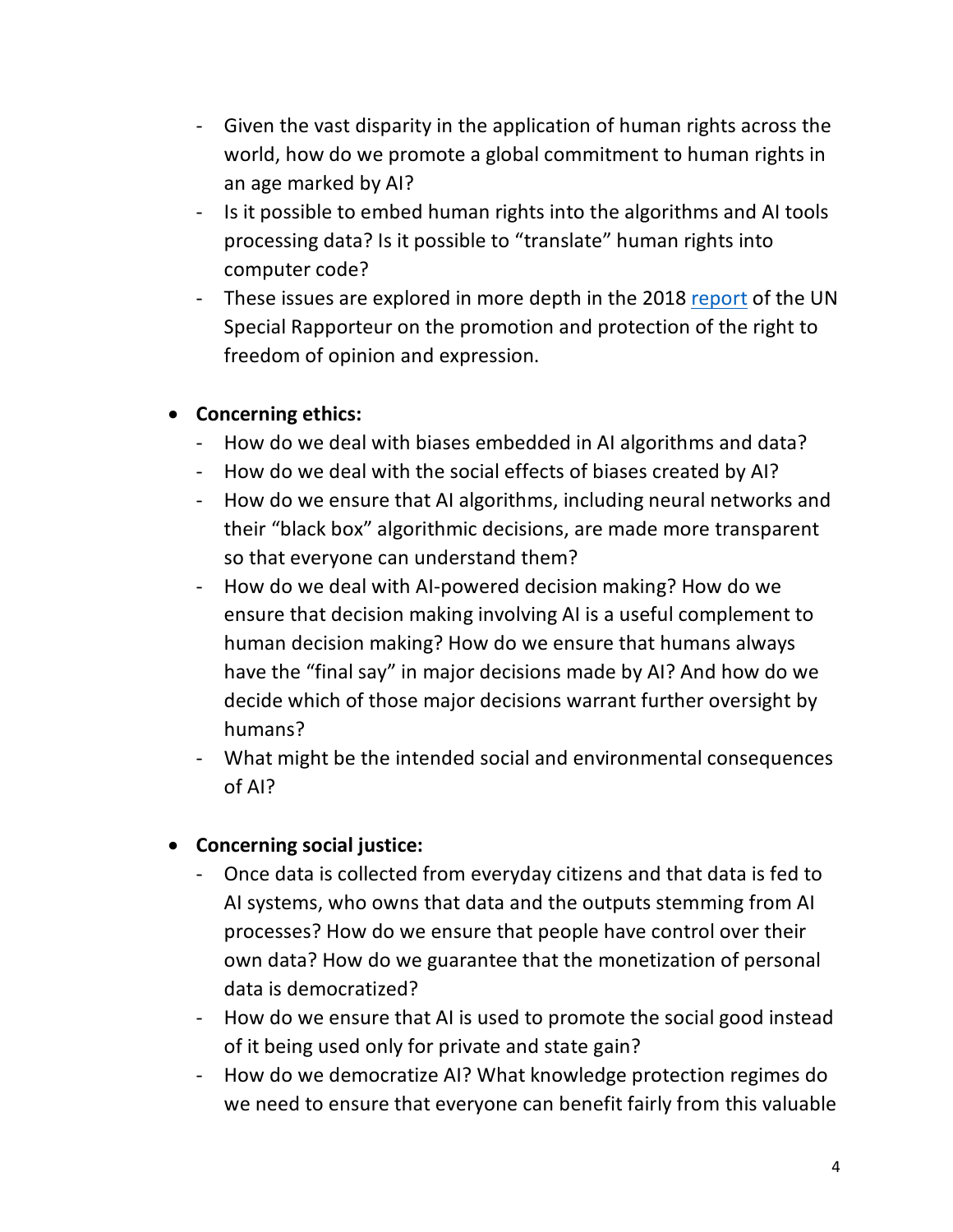new knowledge? What role should citizens have in the governance of AI-related systems and technologies?

- Who owns the infrastructure and the electromagnetic spectre that enable AI-based systems? If infrastructure was built using public funds, how can we ensure everyday citizens, and not just private sector actors, benefit meaningfully from this infrastructure?
- How do we deal with the new digital divides between developed and developed countries, or even between wealthy and marginalized sectors of the same society, that are likely to be brought about by AI?

### **The role of civil society**

As AI continues to embed itself into our lives, we need civil society to become more involved in helping to tackle these issues. The following are key ways for civil society actors to become involved:

- **Articulating an alternative narrative**: The current framework guiding the development of AI is shaped by states and the private sector, who view it primarily as a way to increase productivity, boost economic growth, and simplify service delivery. In this regard, civil society needs to work together to develop a new narrative about AI that is based on social justice, human rights, ethics, and solidarity. This new narrative must also articulate a clear explanation of how greater citizen participation in the development of AI will make it *better* and more beneficial to *all* actors, as opposed to it being a factor that slows AI development. The Just Net Coalition (JNC) is taking the lead on this subject by holding events at RightsCon and at the Internet Governance Forum.
- **Knowledge Sharing and Capacity Building**: Many civil society actors interested in digital rights and AI may not have the technical capacity to meaningfully participated in discussions or research about those topics. On the other hand, there may be some actors who have already developed that capacity. Based on a spirit of solidarity and joint learning, civil society should look for ways to dismantle silos in order to share knowledge and expertise, build capacity, and empower new actors to become involved.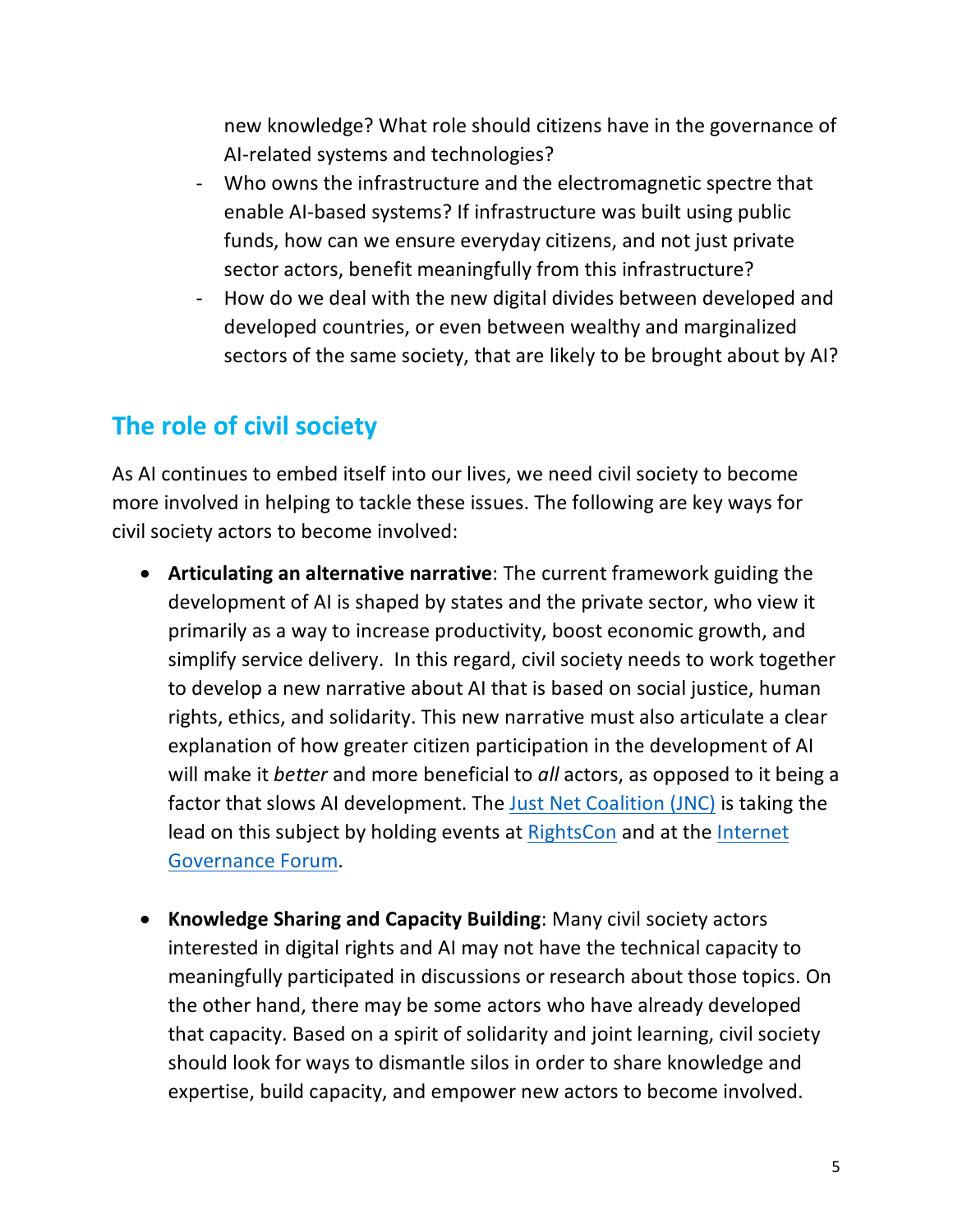The UK's Charities Aid Foundation and the International Centre for Not-for-Profit Law have a series of resources on the subject.

- **Becoming involved in country-level processes**: Many countries, such as Canada, France, India, and South Korea, have developed or are developing national AI strategies<sup>ix</sup>. In some cases, governments may solicit input from the public as part of their efforts to develop a strategy. These can be entry points for new civil society actors interested in digital rights and AI.
- **Funding**: Engaging in advocacy work, particularly on issues as technically complex as AI, takes a significant amount of time and resources. The donor and philanthropic community can play a more active role in enabling these efforts. Established civil society actors can play a role by helping to influence donors' agendas in support of civil society involvement in AI.

Ultimately, it will take a strong, transnational, well-funded, and knowledgeable movement to have a significant impact.

*This No-Nonsense Guide was compiled in 2019 from a number of sources by Lorenzo Vargas, with input from Philip Lee, Sara Speicher, Tess Sison, and Amanda Soares and is published by the World Association for Christian Communication (WACC).*